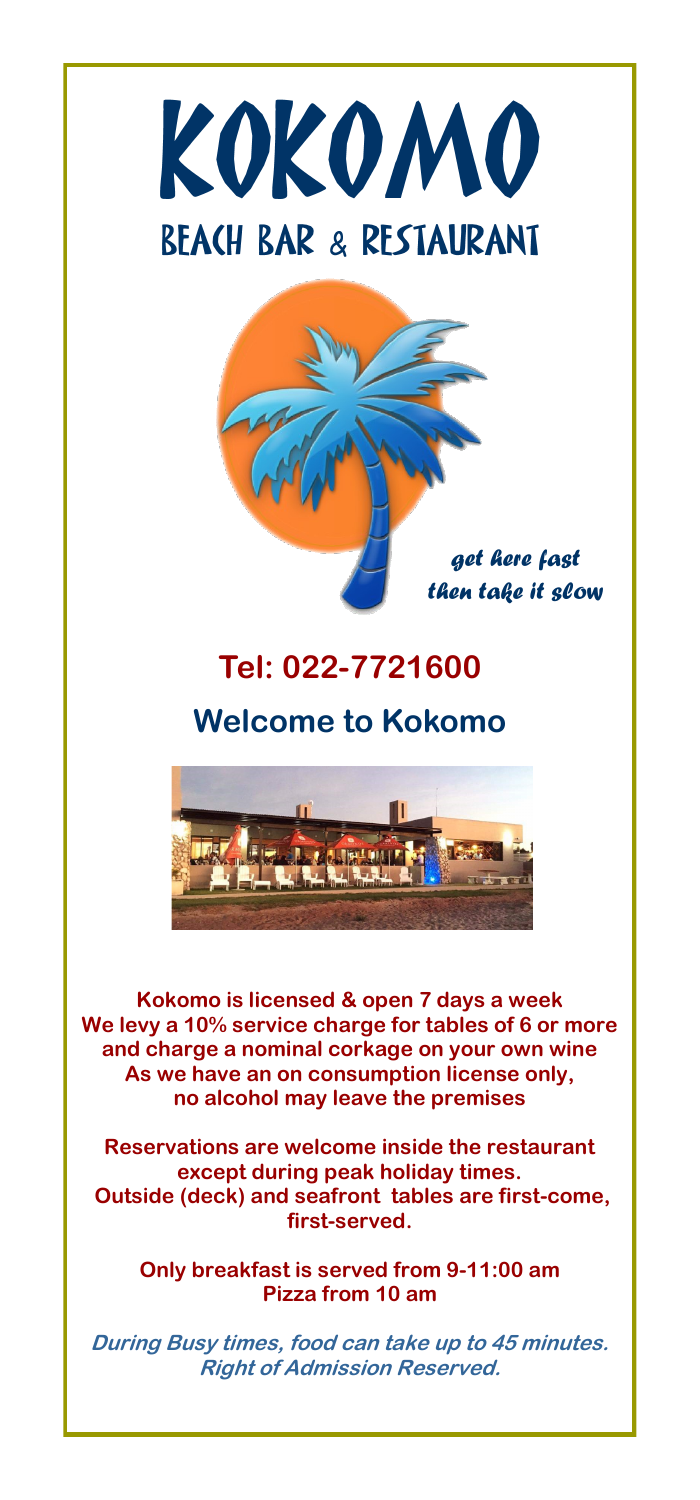## BREAKFAST

**Served until 11.00 AM**

| Daily<br>2 eggs, bacon, roast tomato, sausage & toast                                                                                                                                                 | <b>R95</b>  |
|-------------------------------------------------------------------------------------------------------------------------------------------------------------------------------------------------------|-------------|
| Scrambled Eggs on toast<br><b>Served with bacon</b>                                                                                                                                                   | <b>R60</b>  |
| <b>Eggs Benedict</b><br>An English muffin with Gypsy ham, poached eggs &<br>hollandaise                                                                                                               | <b>R65</b>  |
| <b>Banting Benedict</b><br>Avo topped with poached eggs, bacon & hollandaise                                                                                                                          | <b>R90</b>  |
| <b>French Toast</b><br>Bread dipped in egg & fried. Served with bacon                                                                                                                                 | <b>R60</b>  |
| <b>HCT Omelette</b><br>Gypsy ham, cheese & tomato omelette, served<br>with toast. Also available with mushrooms instead of ham                                                                        | <b>R90</b>  |
| <b>Pulled Pork Omelette</b><br>Pulled pork, cheese & cherry tomato. Served with toast                                                                                                                 | <b>R100</b> |
| <b>Chicken Livers</b><br>Peri-peri livers on whole-wheat toast with a fried egg,<br>& roast cherry tomatoes                                                                                           | <b>R65</b>  |
| <b>Breakfast Bruschetta</b><br>Pan-fried beef strips on toasted ciabatta and fresh greens,<br>with caramelised onion and cherry tomato, topped with a<br>poached egg, roasted sesame and mustard mayo | R70         |
| Muesli, Fruit & Yoghurt<br>Deluxe muesli with fruit, Bulgarian yoghurt & honey                                                                                                                        | <b>R55</b>  |
| <b>Breakfast Pizza</b><br>Bacon, mushrooms, cherry tomatoes and scrambled eggs<br>on a cheesy pizza                                                                                                   | R80         |
|                                                                                                                                                                                                       |             |
| <b>CIABATTA</b>                                                                                                                                                                                       |             |
| served from 11 to 6 pm<br>open sandwiches served on sliced Ciabatta                                                                                                                                   |             |
| <b>Pulled Pork</b><br>Asian-flavoured pulled pork on lettuce with Thai-style coleslaw                                                                                                                 | <b>R85</b>  |
| <b>Roast Chicken</b><br>Roast chicken, peppers, red onion & avo on fresh greens with<br>peri-peri mayo                                                                                                | <b>R80</b>  |
| <b>Next Level Steak Sandwich</b><br>Thinly sliced steak drizzled with olive oil on wilted sesame<br>greens with caramelised onions & mustard mayo                                                     | <b>R100</b> |
| <b>Prego Roll</b><br>150g steak with caramelised onion & peri-peri sauce                                                                                                                              | <b>R110</b> |
| Add fries to your ciabatta                                                                                                                                                                            | <b>R30</b>  |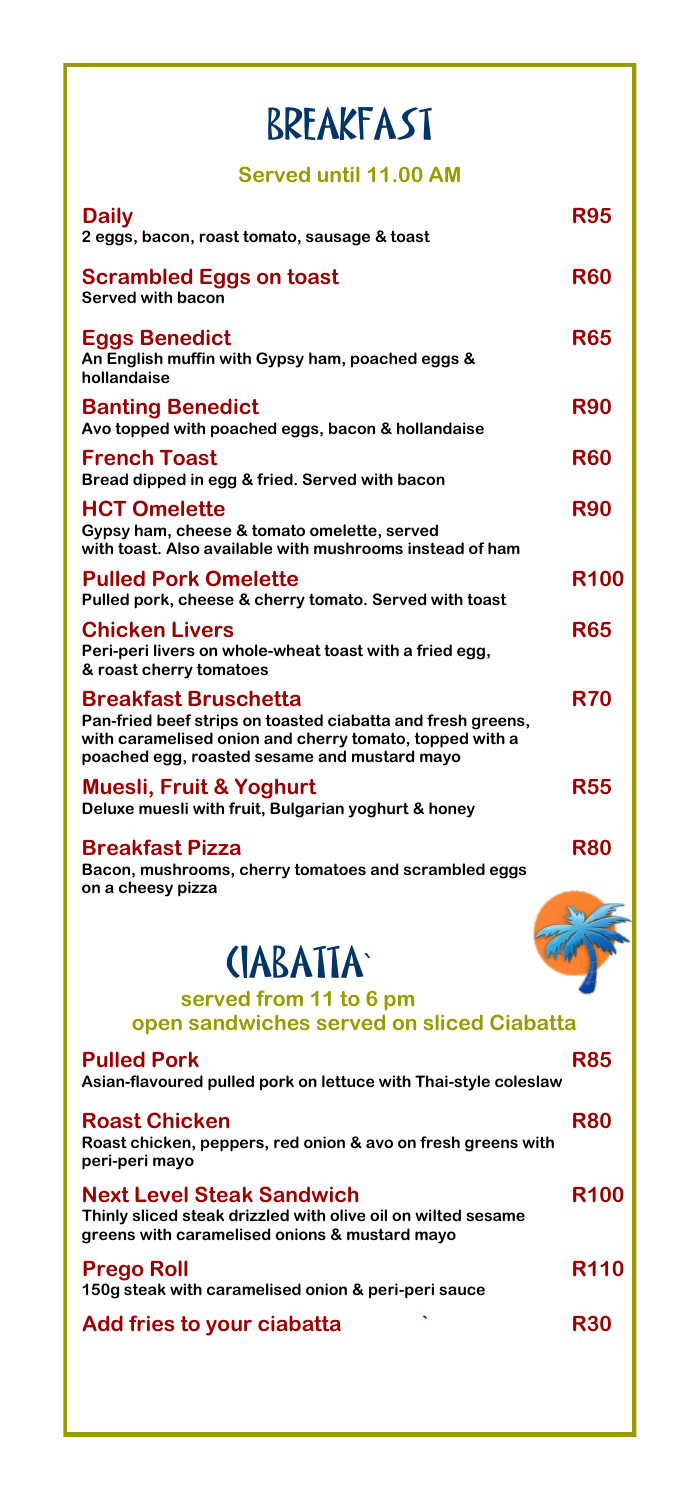# STARTERS & SNACKS

| <b>Crumbed Mushrooms</b><br>Crumbed & deep fried. Served with tartar sauce                                                               | <b>R60</b>  |
|------------------------------------------------------------------------------------------------------------------------------------------|-------------|
| <b>Camembert</b><br><b>Half - R70</b><br><b>Whole - R110</b><br>Crumbed & deep fried. Served with berry compote & ciabatta               |             |
| <b>Camembert Fondue</b><br>Whole Camembert infused with garlic, rosemary & white wine<br>Served with sliced ciabatta                     | <b>R110</b> |
| <b>West Coast Mussels</b><br>With white wine, onion, garlic, and cream. With sliced ciabatta                                             | <b>R75</b>  |
| <b>Deep-Fried Calamari</b><br>Tender strips sealed in seasoned flour with tartar sauce                                                   | R55         |
| <b>Pan Seared Calamari</b><br>Tender strips flash fried with garlic, chilli & ginger butter                                              | <b>R60</b>  |
| <b>Snails</b>                                                                                                                            |             |
| Garlic                                                                                                                                   | <b>R70</b>  |
| <b>Blue Cheese</b>                                                                                                                       | <b>R80</b>  |
| <b>Prawn &amp; Chilli Gnocchi</b><br>Home made gnocchi with prawn meat, chilli, garlic, cherry<br>tomatoes, olives & feta                | <b>R95</b>  |
| <b>Chicken Livers Peri-Peri</b><br>Creamy peri-peri chicken livers with onion, garlic, spices<br>and sherry. Served with sliced ciabatta | R55         |
| <b>Peyton's Spring Rolls</b><br>Traditional Cape Malay bobotie spring rolls with sweet chilli                                            | <b>R60</b>  |
| <b>Beef Trinchado</b><br>A-grade beef strips fried with onion, garlic, tomato, chilli and<br>cream. Served with ciabatta slices          | <b>R75</b>  |
| <b>Oysters</b><br>Locally grown oysters with Tabasco & lemon wedges<br>$Each - SQ$<br>$Six - SQ$<br>Twelve - SQ                          |             |
| <b>Tammi's Pizza</b>                                                                                                                     | <b>R70</b>  |
| Garlic Pizza with chillies & cheese<br><b>Garlic Feta Pizza</b>                                                                          | <b>R60</b>  |
| Jomandi's Pizza<br>Feta, garlic, caramelised onion & fresh rocket                                                                        | R80         |
| SALADS                                                                                                                                   |             |
|                                                                                                                                          |             |
| <b>Greek</b><br>Lettuce, cherry tomatoes, cucumber, onion, feta & olives                                                                 | R80         |
| <b>Butternut, Beetroot &amp; Feta</b><br>Roast butternut & beetroot, with feta & roast pumpkin seeds<br>on a mixed salad                 | <b>R85</b>  |
| <b>Chicken Salad</b><br>Basic salad with spiced chicken, peppers, red onion,<br>pineapple, mayo and avo                                  | <b>R105</b> |
| <b>Prawn &amp; Avo</b><br>4 Queen prawns with half an avo and a mixed salad served with an<br>Asian dressing                             | R150        |
|                                                                                                                                          |             |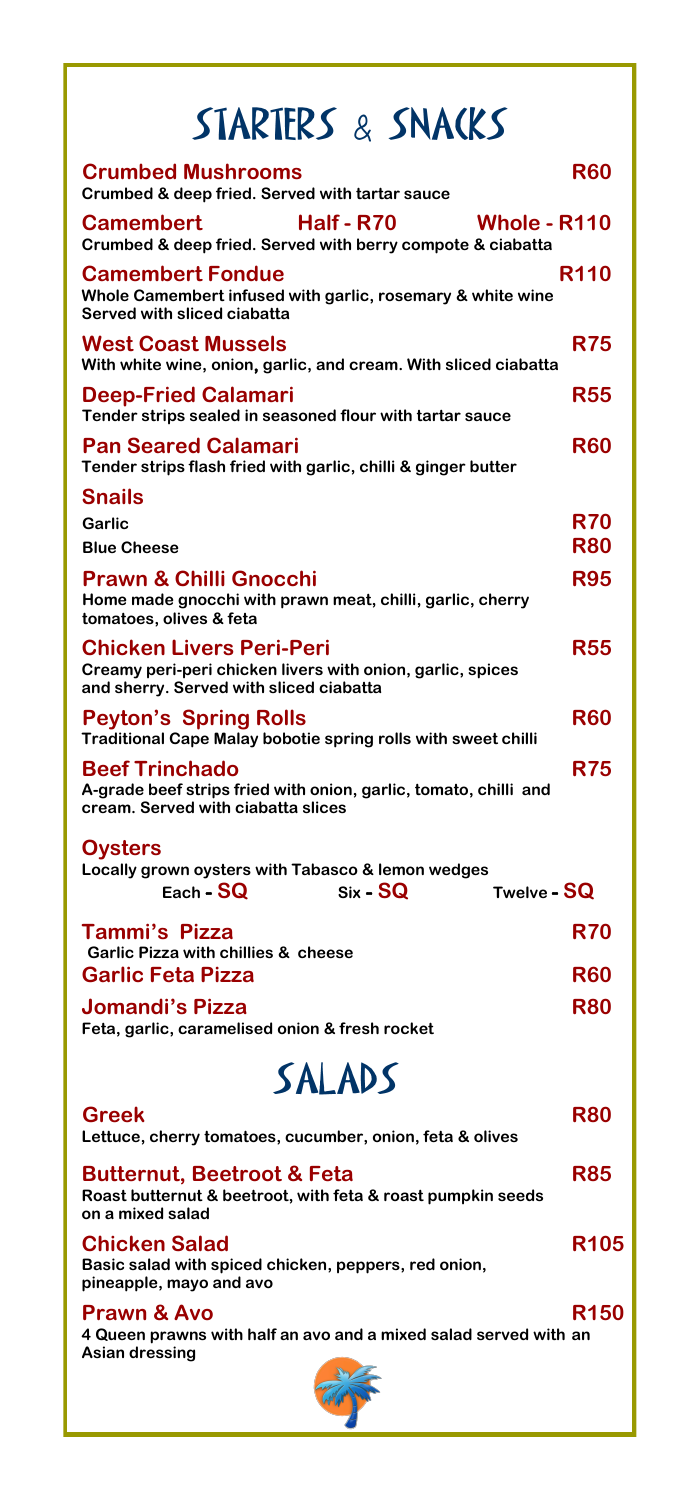| PIZZAS                                                                                                  |                          |                          |
|---------------------------------------------------------------------------------------------------------|--------------------------|--------------------------|
|                                                                                                         | Large                    | <b>Medium</b>            |
| Margherita (V)<br>Basic pizza with tomato base & mozzarella                                             | <b>R75</b>               | <b>R60</b>               |
| Quattro<br>$\frac{1}{4}$ mushroom, $\frac{1}{4}$ salami, $\frac{1}{4}$ olives & $\frac{1}{4}$ asparagus | <b>R115</b>              | <b>R90</b>               |
| <b>Hawaii</b><br>Ham & pineapple                                                                        | <b>R105</b>              | <b>R80</b>               |
| <b>Tropica</b><br>Bacon & banana                                                                        | <b>R110</b>              | <b>R85</b>               |
| Regina<br>Mushroom, ham                                                                                 | <b>R105</b>              | <b>R80</b>               |
| <b>Chicken Mayo</b><br>Chicken with mayo - no tomato base                                               | <b>R120</b>              | <b>R95</b>               |
| <b>SMOG</b><br>Salami, mushroom, onion & peppers                                                        | R125                     | <b>R95</b>               |
| <b>Gourmet pizza</b>                                                                                    |                          |                          |
| Napoletana<br>Anchovies, olives, garlic & chilli                                                        | R <sub>135</sub>         | R <sub>105</sub>         |
| <b>Italian</b><br>Salami, olives, feta & garlic                                                         | <b>R135</b>              | R <sub>105</sub>         |
| <b>Mexican</b><br>Beef mince with jalapenos, peppers, onion,<br>chilli & garlic                         | R135                     | R <sub>105</sub>         |
| <b>Porker</b><br>Bacon, salami & ham                                                                    | <b>R135</b>              | <b>R105</b>              |
| <b>Pulled Pork</b><br>Marinated Asian spiced pork with peppers<br>and fresh rocket                      | <b>R135</b>              | R <sub>105</sub>         |
| <b>Cajun Chicken</b><br>Cajun spiced chicken with sundried tomatoes & avo                               | R145                     | <b>R115</b>              |
| Santorini (V)<br>Olives, feta, peppadews & avo                                                          | <b>R160</b>              | <b>R120</b>              |
| <b>Seafood Pizza</b><br>Seafood mix, prawn, mussels                                                     | <b>R170</b>              | <b>R120</b>              |
| <b>Tristyn's Pizza</b><br>Chicken, garlic, bacon, ham & sweet chilli mayo                               | <b>R140</b>              | <b>R110</b>              |
| <b>FAB</b><br>Feta, avo & bacon                                                                         | <b>R145</b>              | <b>R110</b>              |
| <b>Papino</b><br>Mushroom, bacon, avo, onion & garlic                                                   | <b>R150</b>              | <b>R110</b>              |
| <b>Extra toppings (each):</b><br>Avo                                                                    | <b>R30</b>               | <b>R30</b>               |
| <b>Onion Garlic Chilli Peppers Jalapenos</b>                                                            | R8                       | R6                       |
| <b>Spinach Olives Tomato Pineapple Banana</b>                                                           | <b>R15</b>               | <b>R10</b>               |
| Salami Ham Peppadews Asparagus                                                                          | <b>R20</b>               | <b>R16</b>               |
| <b>Bacon Mozzarella Feta Mushrooms Sundried</b><br><b>Anchovies Beef mince Blue cheese Chicken</b>      | <b>R27</b><br><b>R35</b> | <b>R22</b><br><b>R25</b> |

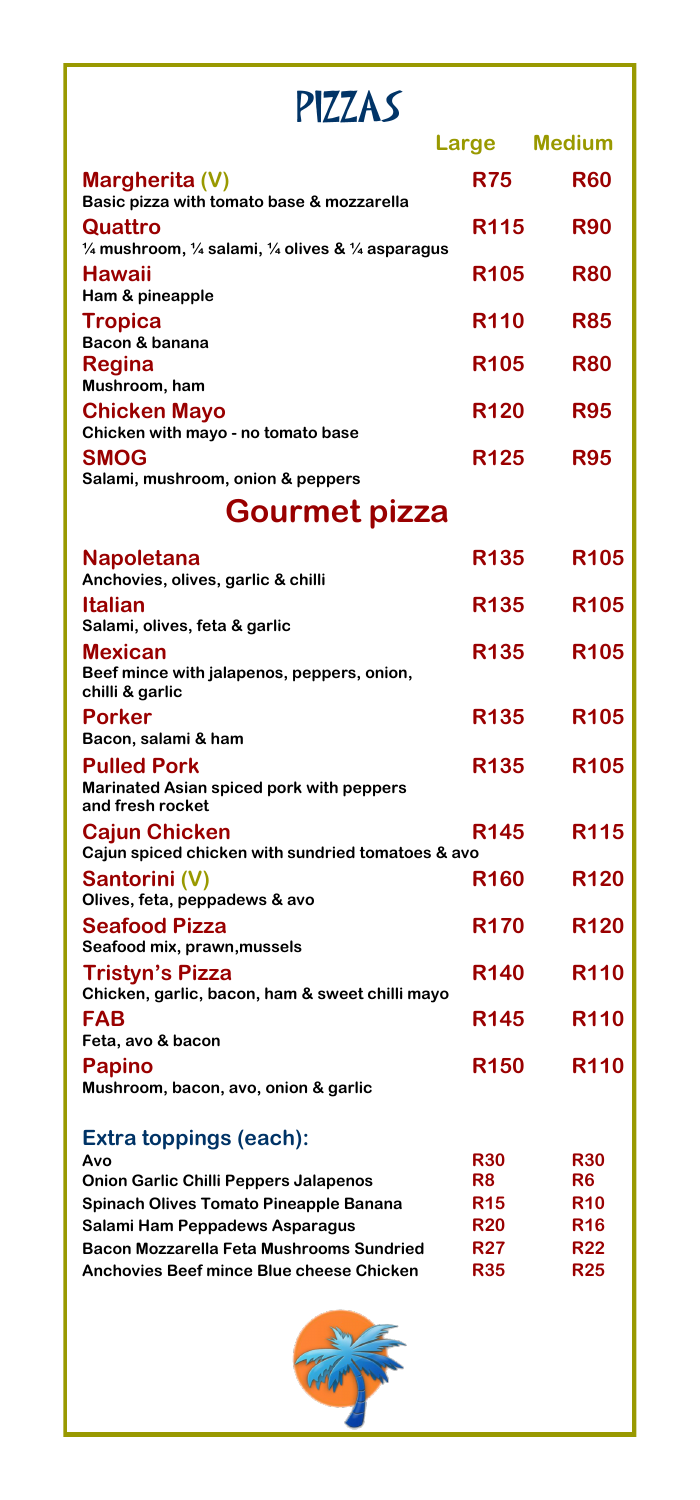| <b>MFAT</b>                                                                                                                                                      |                            |                              |
|------------------------------------------------------------------------------------------------------------------------------------------------------------------|----------------------------|------------------------------|
| Served with rustic fries, baby potatoes, rice, veg or salad                                                                                                      |                            |                              |
|                                                                                                                                                                  | 200g Fillet   250g Sirloin |                              |
| <b>Cattleman Pepper Steak</b><br>A legend. Rolled in crushed black pepper, pan fried in butter,<br>flamed with red wine & brandy and sautéed in cream            | <b>R200</b>                | R180                         |
| <b>Mushroom &amp; Garlic Flambé</b><br>Pan fried & brandy flambéed, with mushrooms, garlic & cream                                                               | R <sub>195</sub>           | R <sub>185</sub>             |
| <b>Kokomo Blue</b><br>Pan-fried steak with a blue cheese, Dijon mustard & cream<br>sauce topped with black cherries                                              | <b>R200</b>                | <b>R185</b>                  |
| <b>Camembert Steak</b><br>Succulent steak topped with fried Camembert, drizzled with<br>berry sauce and rounded off with fresh rocket                            | <b>R210</b>                | <b>R195</b>                  |
| 300g Fillet - add R70                                                                                                                                            | 350g Sirloin - add R60     |                              |
| <b>Fillet Tagliata</b><br>Grilled, sliced & baked with garlic butter & cherry tomatoes<br>Served on parsley pesto & balsamic reduction                           | 200g - R180                | $300g - R230$                |
| <b>Sirloin</b><br><b>Fillet</b>                                                                                                                                  | 250g - R135<br>200g - R155 | $350g - R180$<br>300g - R210 |
| <b>Pork Loin Ribs</b><br>House favourite! With a sweet & sticky Asian glaze                                                                                      |                            | <b>R195</b>                  |
| <b>Slow Roasted Pork Belly</b><br>Presentation may vary! Please ask your waitron                                                                                 |                            | <b>R170</b>                  |
| <b>RURGFRS</b>                                                                                                                                                   |                            |                              |
| chicken or beef with caramelized onions & rustic fries                                                                                                           |                            |                              |
| <b>Kokomo Burger</b><br>200g burger on a toasted bun, garnished with lettuce, tomato,<br>onions, pickles & mustard mayo                                          |                            | <b>R95</b>                   |
| <b>Cheese</b>                                                                                                                                                    |                            | <b>R110</b>                  |
| Burger topped with a slice of cheddar cheese                                                                                                                     |                            |                              |
| <b>Peri-Peri</b><br>Crème fraiche, smashed avo & peri-peri                                                                                                       |                            | R <sub>125</sub>             |
| Bacon, Avo & Feta                                                                                                                                                |                            | <b>R130</b>                  |
| <b>Camembert Chicken</b><br>Grilled chicken, bacon, camembert and berry coulis                                                                                   |                            | R <sub>135</sub>             |
| <b>Gourmet Burger</b><br>Melted cheddar, maple bacon and red onion marmalade                                                                                     |                            | R135                         |
| <b>Kokomo's Crumbed Chicken Burger</b><br>2 x chicken fillets marinated in buttermilk, coated with cajun-spiced<br>Japanese crumbs with coleslaw & sriracha mayo |                            | R135                         |
| SAUCES & SIDES                                                                                                                                                   |                            |                              |
| <b>Sauces</b><br>Mushroom, Pepper, Peri-Peri, Mustard, Garlic butter, Cheese                                                                                     |                            | <b>R27</b>                   |
| <b>Side Salad</b>                                                                                                                                                |                            | <b>R30</b>                   |
| <b>Thai Style Coleslaw</b>                                                                                                                                       |                            | <b>R20</b>                   |
| <b>Rustic fries</b>                                                                                                                                              |                            | <b>R30</b>                   |
| <b>Baby potatoes, Mash or Rice</b>                                                                                                                               |                            | <b>R25</b>                   |
| <b>Vegetables</b>                                                                                                                                                |                            | <b>R30</b>                   |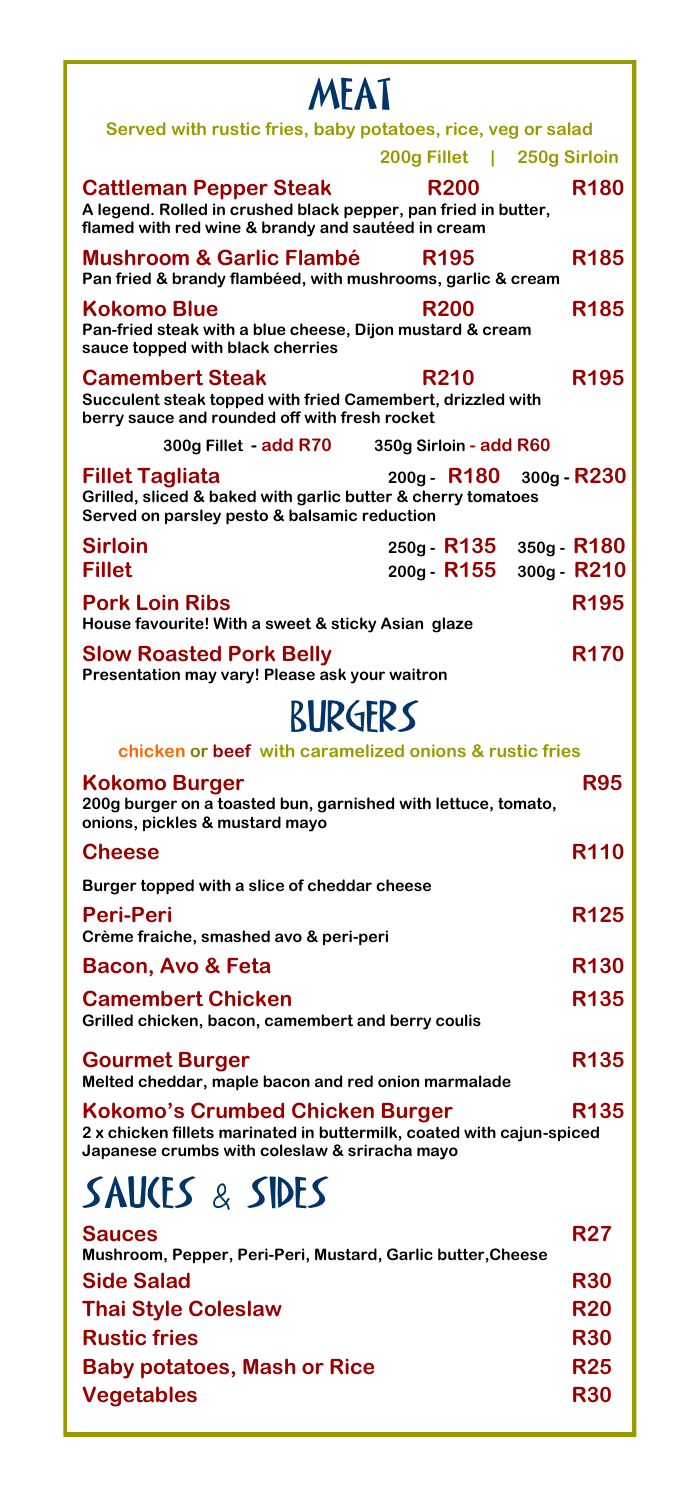| <b>SEAFOOD</b>                                                                                                                                                    |             |  |
|-------------------------------------------------------------------------------------------------------------------------------------------------------------------|-------------|--|
| <b>Fish &amp; Chips</b><br>Hake fillet in a beer batter or dusted with seasoned flour &<br>arilled. Served with rustic fries.                                     | <b>R120</b> |  |
| <b>West Coast Mussels</b><br>With white wine, onion, garlic, and cream. Served with crusty<br>bread                                                               | <b>R150</b> |  |
| <b>Deep-Fried Calamari</b><br>Tender strips sealed in seasoned flour with tartar sauce and<br>side of your choice                                                 | <b>R115</b> |  |
| <b>Pan Seared Calamari</b><br>250g of tender strips flash fried in a hot wok with Cajun & garlic<br>butter, with side of your choice                              | <b>R130</b> |  |
| <b>Prawns</b><br>Pan fried & served with lemon or garlic butter on savoury rice                                                                                   | <b>R250</b> |  |
| <b>Kokomo Prawns Peri-Peri</b><br>Prawns spiced with chilli, garlic & pesto, sautéed in peri-peri<br>sauce with a touch of tomato & cream. Served on savoury rice | <b>R260</b> |  |
| <b>Line Fish</b><br>Fresh when possible. Please ask your waitron                                                                                                  | <b>SQ</b>   |  |
| <b>Pirates Platter</b><br>Deep-fried calamari, hake, crumbed prawn, West Coast<br>mussels and rustic fries                                                        | <b>R215</b> |  |
| <b>Prawn &amp; Chilli Gnocchi</b><br>Home made gnocchi with prawn meat, chilli, garlic, cherry<br>tomatoes, olives & feta                                         | <b>R160</b> |  |

### **CHICKEN**

#### **Chicken Caprese R135**

**Grilled fillets topped with home-made pesto, fresh tomato and mozzarella. Baked in our pizza oven and drizzled with balsamic reduction. Served with side of your choice**

#### **Chicken Schnitzel R110**

**Buttermilk-marinated fillets with Japanese breadcrumbs Served with wholegrain mustard or mushroom sauce & a side** 

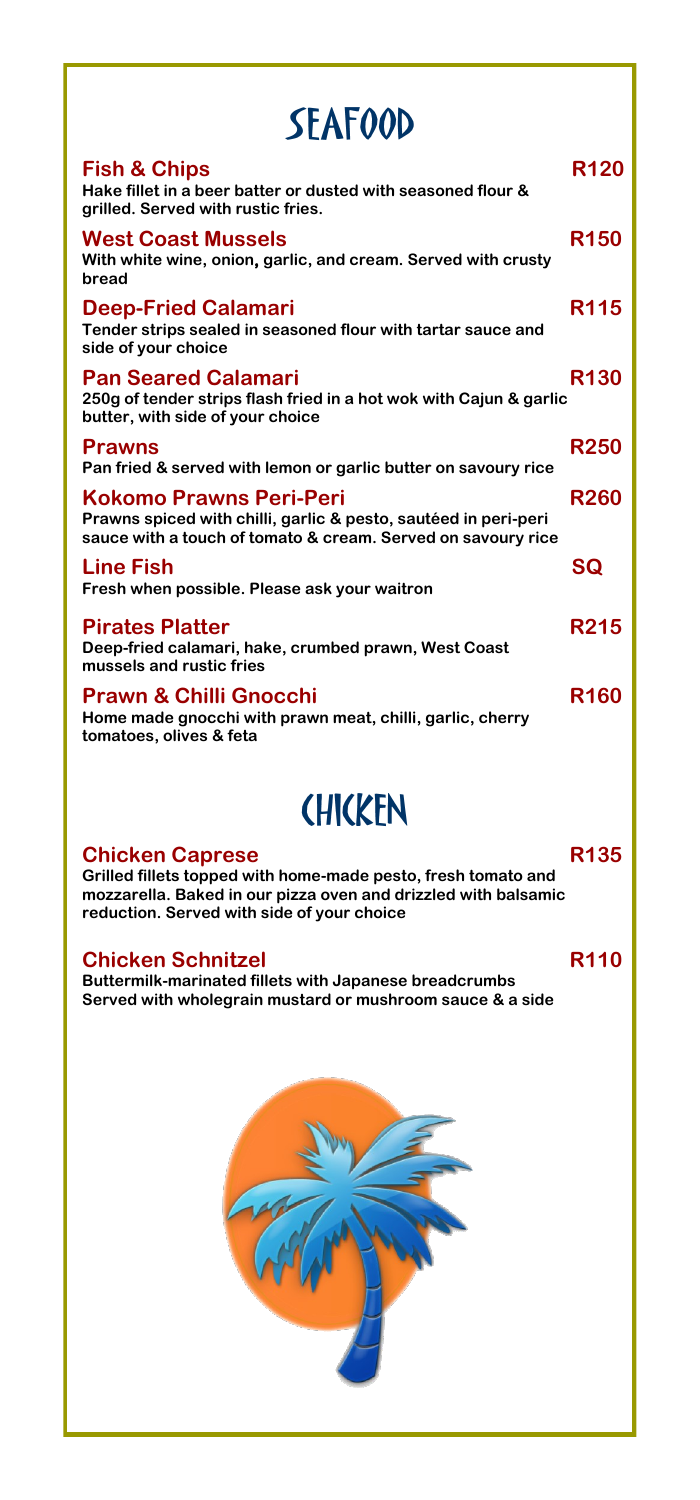| PASTA                                                                                               |             |
|-----------------------------------------------------------------------------------------------------|-------------|
| Carbonara Pasta<br>Sliced Bacon and mushroom with cream and pasta                                   | <b>R95</b>  |
| Veggie Pasta<br>Veg of the day with a tomato based pasta                                            | <b>R95</b>  |
| <b>Prawn &amp; Chicken Curry Pasta</b><br>Chicken breasts and prawn meat in a creamy curry<br>pasta | <b>R140</b> |
| <b>Seafood Pasta</b><br>Cream based pasta with seafood mix, mussels & garlic                        | <b>R150</b> |

### **(URRY**

| <b>Thai Chicken Curry</b><br>Chicken strips, aubergines and onion in a creamy Thai<br>coconut curry. Served with Basmati Rice        | <b>R110</b> |
|--------------------------------------------------------------------------------------------------------------------------------------|-------------|
| <b>Prawn &amp; Chicken Curry</b><br>Chicken breasts and prawn meat in a creamy curry<br><b>Served with Basmati Rice</b>              | <b>R140</b> |
| <b>Durban Seafood Curry</b><br>Mussels, fish & prawn meat in a spicy, flavourful & aromatic<br>curry sauce. Served with Basmati rice | <b>R155</b> |
| <b>Traditional Lamb Curry</b><br>Mouth-watering lamb curry served with rice and sambals                                              | R155        |

#### **T's & C's apply to all dishes, prices and Specials.**